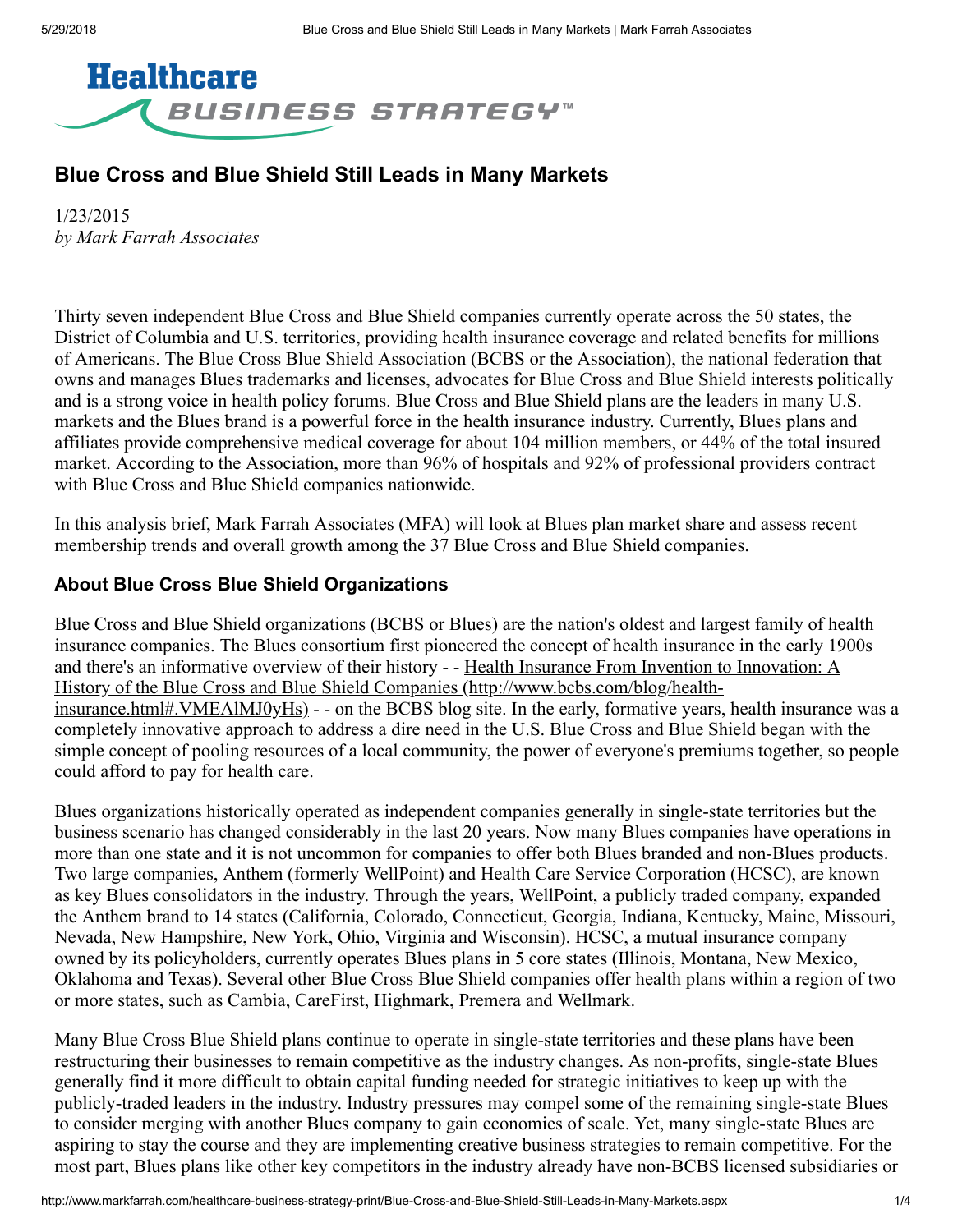they themselves are affiliates of a much larger organization. Some are creating broader alliances and joint ventures with other Blues plans or health organizations to extend their market reach. Others are setting up holding companies that afford greater access to capital and fewer constraints around technology and product development investments.

# Blue Cross Blue Shield Market Share

By virtue of market share and strongholds in local communities, the Blues brand gives these plans a significant competitive advantage. Blue Cross and Blue Shield companies today cover one-in-three Americans and the brand has a presence in every state and U.S. territory. Blues plans typically have diversified product portfolios with commercial, Medicare and Medicaid business and many have retained sizeable accounts to provide health benefits for state and local governments.

An assessment of comprehensive medical membership by state, as of September 2014, reveals that Blue Cross and Blue Shield companies and affiliates command more than 60% of the health insurance market share in 9 states. This is based on an assessment of combined Blues membership (both branded and non-branded plans) compared with aggregate membership counts of non-Blues business by state. The comprehensive medical membership figures used for this assessment included Individual, Group Risk, Group ASO, FEHBP (Federal Employees Health Benefits Program), Medicare Advantage and Managed Medicaid segments.



Source: Comprehensive medical membership data, Health Coverage Portal<sup>TM</sup>, Mark Farrah Associates

In 12 states, Blues companies have collectively retained a 50 to 59% share of the market and Blues market share ranged from 40 to 49% in another 12 states. For 17 states plus the District of Columbia, Blue Cross and Blue Shield business represents local market shares ranging from 20% to 39%. On occasion, the dominant presence of Blues plans in state markets has been challenged by an industry stakeholder as being anticompetitive or monopoly-like. This review did not entail in-depth analysis to measure levels of competition. Yet, health insurance choices in the vast majority of states include plans offered by Blues, national carriers, and regional, non-Blues plans which suggests competition is reasonably healthy in most markets.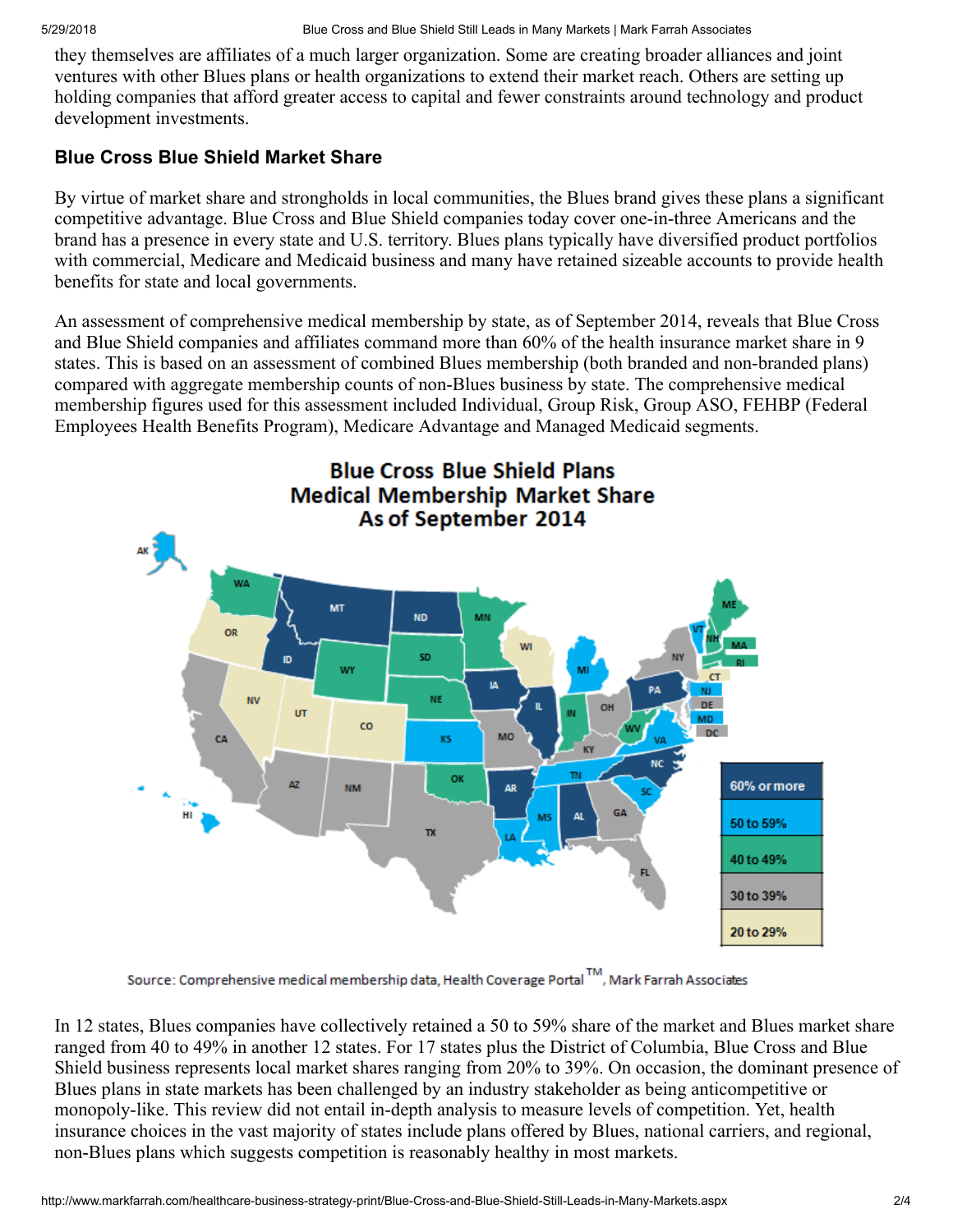#### Blues Membership Observations

As of September 2014, Blues plans and affiliates provided insurance or administered benefits for 104 million people through major medical plans, an overall 5% increase year-over-year. Approximately half of the Blues aggregate membership is through self-funded or administrative services only (ASO) arrangements. Twenty-three percent of Blues membership is Group (risk-based), nine percent of total membership is Individual and nine percent is Medicaid. FEHBP comprises 6% of the aggregate Blues book and the balance of 3% is Medicare Advantage enrollment.



From 3Q13 to 3Q14, Blues organizations as an aggregate saw an overall 5% increase in total medical membership, as surges in the Individual, Medicaid and Medicare segments drove overall growth. Blues organizations nationwide are participating in the Marketplace exchanges and this was likely the key source of growth in Individual and Medicaid markets. The Blues realized moderate gains in ASO and FEHBP business while the Group (risk-based) segment experienced a 9% decline. These observations are generally in line with overall membership trends for the industry.

In addition to comprehensive medical plans, most Blue Cross Blue Shield companies offer a wide array of supplemental and specialty products such as dental, vision, Medicare Part D, Medicare Supplement and limited and short-term benefit plans. These offerings round out Blues' product portfolios and add to the bottom line.

A quick look at the Blues with respect to industry leaders, Anthem and HCSC are heads above other Blues organizations with respect to membership (enrolling 25.5 million and 14.5 million, respectfully). Both of these large organizations realized significant growth in the last year, adding in the range of a million members each. It is also significant to note, in addition to Anthem and HCSC, another twenty Blue Cross and Blue Shield companies provide medical coverage for more than a million people.

## Looking Forward

Undoubtedly, the magnitude and influence the Blues consortium has over the entire U.S. healthcare system is highly significant. As healthcare reform marches on, Blue Cross and Blue Shield companies will provide a critical voice at the table. With more than 80 years of experience, Blues plans will continue to be among the innovators, visionaries and major contributors working to transform the healthcare industry.

## About Mark Farrah Associates (MFA)

Mark Farrah Associates (MFA) is a leading provider of health plan market data and analysis tools for the healthcare industry. If your company relies on accurate assessments of health plan market share to support business planning, we encourage you to **contact us** (/contact-us.aspx) to learn more about our products. Our products include statutory financial statement content made available through our licensed distributor agreement with the NAIC (National Association of Insurance Commissioners) and other credible measures of enrollment,